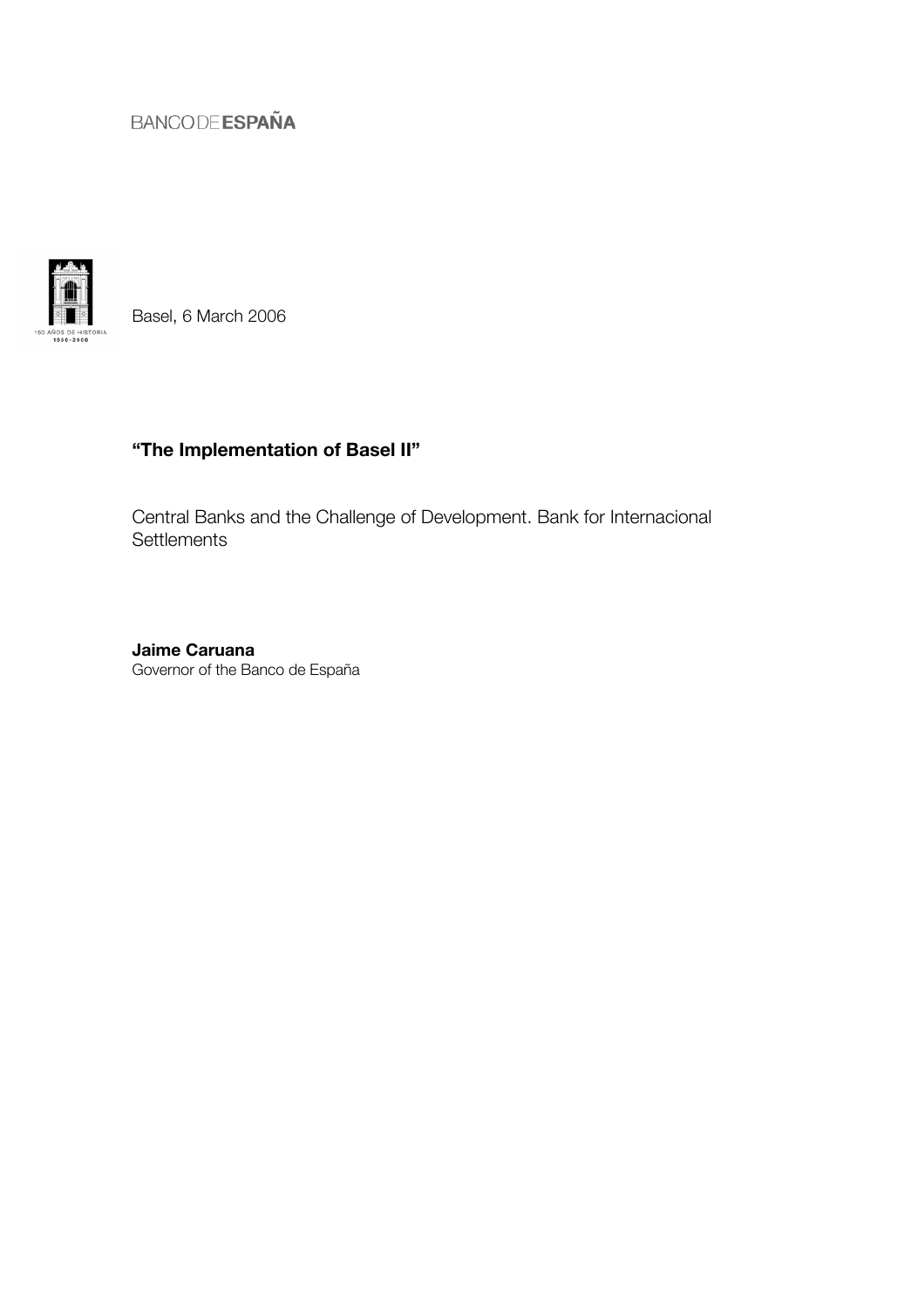#### Introduction and Overview

I am honoured to have the opportunity to share some brief remarks on the ongoing implementation of the Basel II capital framework.

I realise that not all of our institutions are responsible for banking supervision, but, as central bankers, we all share a common goal of promoting financial stability. In that regard, I'm sure we can all agree that a stable banking system is critical to the long-term growth of an economy. Businesses and consumers need to have access to credit on fair and reasonable terms through all stages of the business cycle so that they can build and grow. And this access to financial services must be widespread, including all income brackets of the population, because it is one of the key elements that can help to improve living standards. We need an efficient and resilient payments system to maintain the flow of funds through the economy at all times. We need financial markets that remain active, liquid, and trusted regardless of events in the economy.

We also know that banking crises can threaten macroeconomic stability through their potential effects on confidence, savings, financial flows, monetary control and the budgetary impact of bank rescue packages.

In sum, achieving an inclusive, efficient, sound and stable financial system is an important and complex task, and it has many dimensions. To me, Basel II represents a tremendous effort of more than six years to analyze and promote some of the main elements of a sound banking system: those related to risk management and capital.

My talk will address two main issues. First, I will share some reflections on how I believe Basel II will contribute to the stability of the financial system. Secondly, I will offer some thoughts on steps countries can take in preparation for adopting Basel II.

#### Basel II and financial stability

Banking is fundamentally about trust. Banks are charged with a special public trust to safeguard customers' wealth. We have all seen what happens when customers lose trust in the ability of individual banks or the banking system as a whole to protect their savings. This puts a special onus on banking supervisors to ensure that banks operate soundly. No bank can maintain public trust for long if it lacks sufficient capital, so supervisors impose capital requirements to safeguard the banking system. Since capital is the last line of defence against bank insolvency, regulatory capital requirements are one of the fundamental elements of banking supervision.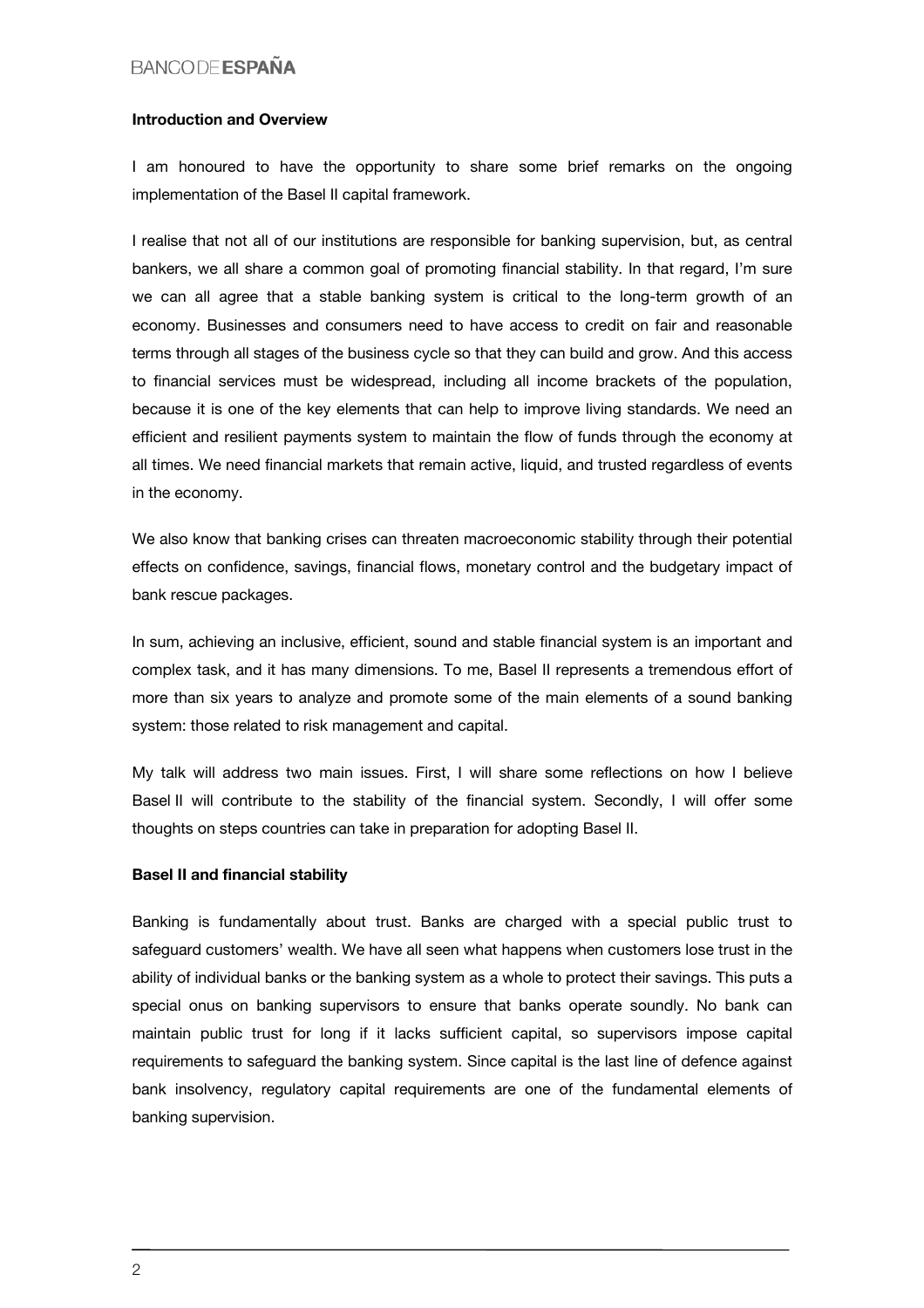This is why the Basel Committee has devoted so much effort to developing the so-called Basel II capital framework, which was released in June 2004.

The new capital framework is built on three mutually reinforcing pillars. The first pillar aligns minimum capital requirements more closely with banks' actual underlying risks. The menubased approach means that qualifying banks may also rely partly on their own measures of those risks, which will help to create economic incentives to improve those measures. In concept the first pillar is similar to the existing "Basel I" capital framework in that it provides a measure of capital relative to risk. What is new are the second and third pillars.

The second pillar – supervisory review – allows supervisors to evaluate a bank's assessment of its own risks and determine whether that assessment seems reasonable. It is not enough for a bank or its supervisors to rely on the calculation of minimum capital under the first pillar. Supervisors should provide an extra set of eyes to verify that the bank understands its risk profile and is sufficiently capitalised against its risks.

The third pillar – market discipline – ensures that the market provides yet another set of eyes. The third pillar is intended to strengthen incentives for prudent risk management. Greater transparency in banks' financial reporting should allow marketplace participants to better reward well-managed banks and penalise poorly-managed ones.

Basel II, in my view, is fundamentally about better risk management and corporate governance on the part of banks, as well as improved banking supervision and greater transparency. Thereby, it is also about increasing the stability of the global financial system, to the benefit not only of banks, but also consumers and businesses. This is especially critical in markets where banks are the primary source of funding and therefore key drivers of sustainable development.

#### *How will Basel II contribute to financial stability?*

Allow me then to take a few minutes to elaborate on several areas where I believe Basel II will foster financial stability.

First, I believe that Basel II is a major step forward in strengthening the incentives for the ongoing improvement of banks' risk measurement and management systems. The new capital framework is both incentive-based and risk-based. It therefore offers us the opportunity to ensure that supervision and regulation takes a forward-looking view on risk, that it remains upto-date with sound practices in the industry and that our supervisory framework motivates responsible risk-taking and prudent behaviour in our markets.

Improved and more formalised risk management will bring better assessment, better quantification and greater awareness of risks. To the extent that risk assessment and control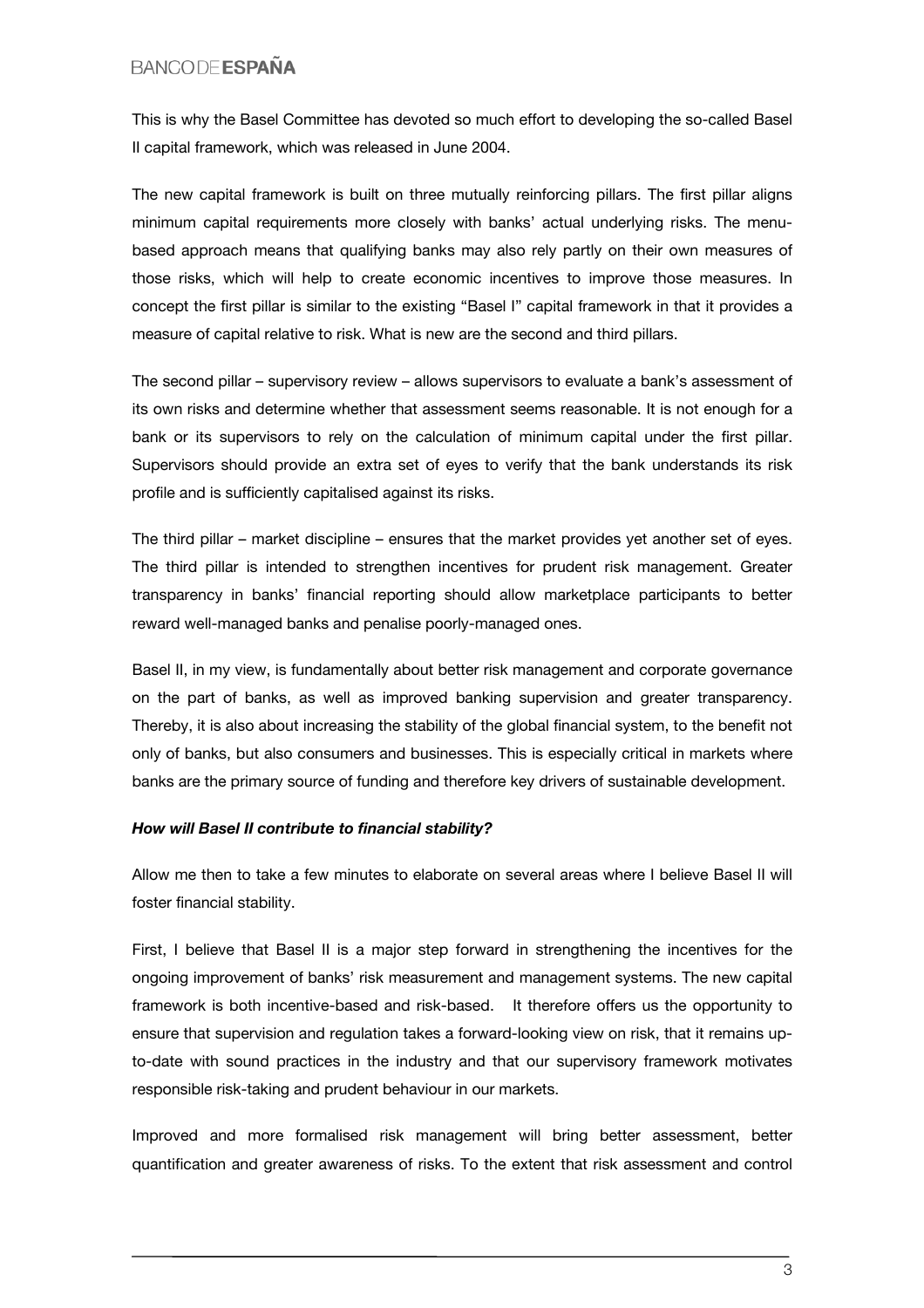methods become more formalised and rigorous, this will lessen the likelihood of making bad decisions and will improve risk-adjusted pricing policies. It will also contribute to the prompt detection of errors and deviations from targets, allowing banks to implement corrective measures at an early stage. Increased awareness of the risks and early reaction to problems is likely to lead to a smoother adjustment to new conditions or to the correction of mistakes, making decisions less abrupt. Basel II is built on the expectation that a country's banks should be able to manage their risks today and respond to challenges tomorrow.

The second reason I believe Basel II will enhance financial stability is that it promotes more effective corporate governance. A bank can have the most sophisticated measurement tools in the world, but if it is poorly governed, it will be vulnerable to financial and operational weaknesses.

While much attention has been paid to some of the more complex quantitative aspects of Basel II, I believe the most important aspects are those that address how the bank's risk management framework is governed. Banks that adopt Basel II will be expected to have a comprehensive and sound planning and governance system to oversee all aspects of their risk measurement and management process. The board of directors, senior management, and audit and other control functions will be expected to exercise their duties in a rigorous manner. I believe that better managed banks under Basel II will be safer, sounder, and more resilient. I should also add that the Basel Committee last month published a paper on sound corporate governance practices for banks, which I believe will be useful for all countries, whether they are ready or not to adopt Basel II.

The third reason I believe that Basel II will promote financial stability is that it reinforces the need to implement sound policies in both capital and provisioning. I have already mentioned that no bank can maintain public trust for long if it lacks sufficient capital. One of the fundamental tenets of risk management and banking supervision is that banks need to create provisions to absorb expected losses and to have sufficient capital to absorb unexpected losses.

Let me add here that given the unique positions of banks at the crossroads of businesses and consumers in every economy – and their special role as intermediaries of credit to both – nothing threatens financial stability more than the presence of poorly managed and poorly capitalised and provisioned banking institutions. I believe that Basel II will contribute to a more resilient and stable banking system that is capable of promoting sustainable economic growth.

#### Adoption of Basel II: who and when?

Let me turn now to my second point, which is the timing of adoption of the new framework in different countries. Whenever I speak with colleagues from other countries, I stress that only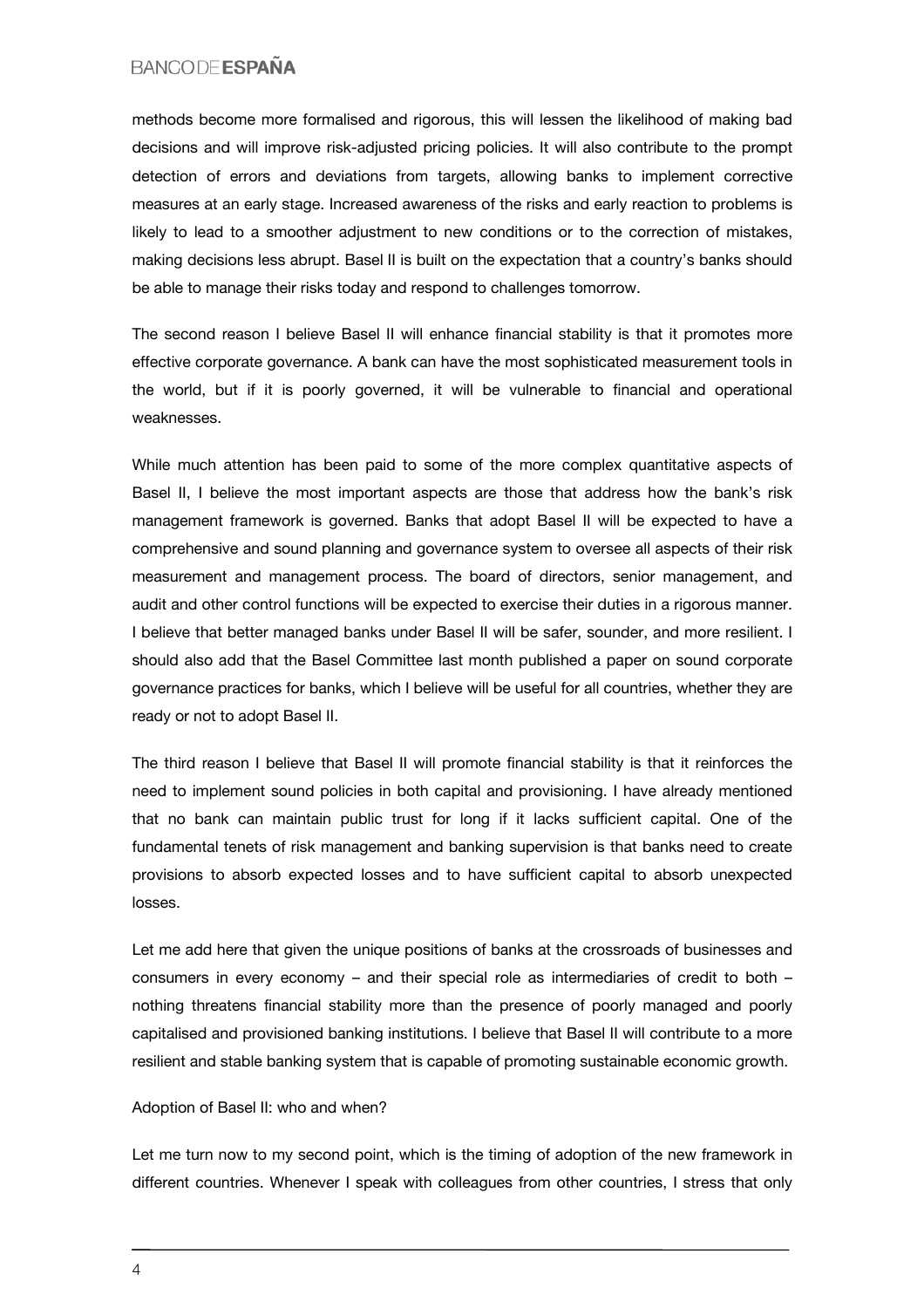national authorities can decide when to adopt Basel II. While the Committee believes that the framework is appropriate for all economies and banks, no country should adopt Basel II until it is ready. This view has been expressed consistently by not only the Basel Committee, but by the IMF and World Bank as well. We are all in agreement that if a country decides to adopt Basel II, the timing should be determined by its own circumstances, not the timetable for Basel Committee members.

Unlike the 1988 Accord, which was relatively simple to adopt, Basel II is more complex and demands more of banks and supervisors. Therefore, we don't expect Basel II to be adopted as widely and quickly as the 1988 Accord, at least at the outset. However, we expect and hope that the number of countries that adopt the new framework will grow over time. We believe that countries should adopt the options and approaches contained within the framework that are most appropriate for the state of their markets, their banking systems, and their supervisory structures. Basel II is not a "one size fits all" framework. Supervisors can adopt the framework on an evolutionary basis and use elements of national discretion to adapt it to their needs.

For any country that is considering adopting Basel II but may not yet be ready, I like to suggest a three-stage approach towards building a foundation for the new framework: (1) strengthening the supervisory infrastructure; (2) introducing or reinforcing the three pillars; and then (3) making the transition from the 1988 Accord to Basel II.

The first stage is strengthening the supervisory infrastructure. Basel II is not intended simply to ensure compliance with a new set of capital rules. Rather, it is intended to enhance the quality of risk management and supervision. One of the things that I strongly encourage for all countries is a review of implementation of the Basel Committee's *Core Principles for Effective Banking Supervision*. These principles are key to laying a successful supervisory foundation. Likewise, sound accounting and provisioning standards are critical to ensuring that the capital ratios, however calculated, meaningfully reflect the bank's ability to absorb losses.

This brings me to the second stage. Supervisors do not need to wait for the formal adoption of Basel II to start introducing or using the principles of the three pillars. On the contrary, incorporating these principles is excellent preparation for adopting Basel II in the future. For example, supervisors might choose to move towards a more risk-based approach to supervision, developing skills in assessing the quality of a bank's risk management and its ability to assess risk exposures. At the same time, banks could be reminded of their responsibility to develop their own processes for evaluating their capital needs and a strategy for maintaining their capital levels, consistent with the principles of Pillar 2. With regard to the principles of market discipline in Pillar 3, supervisors may wish to focus initially on ensuring a baseline level of disclosures across all banks. This might include discussing with banks,